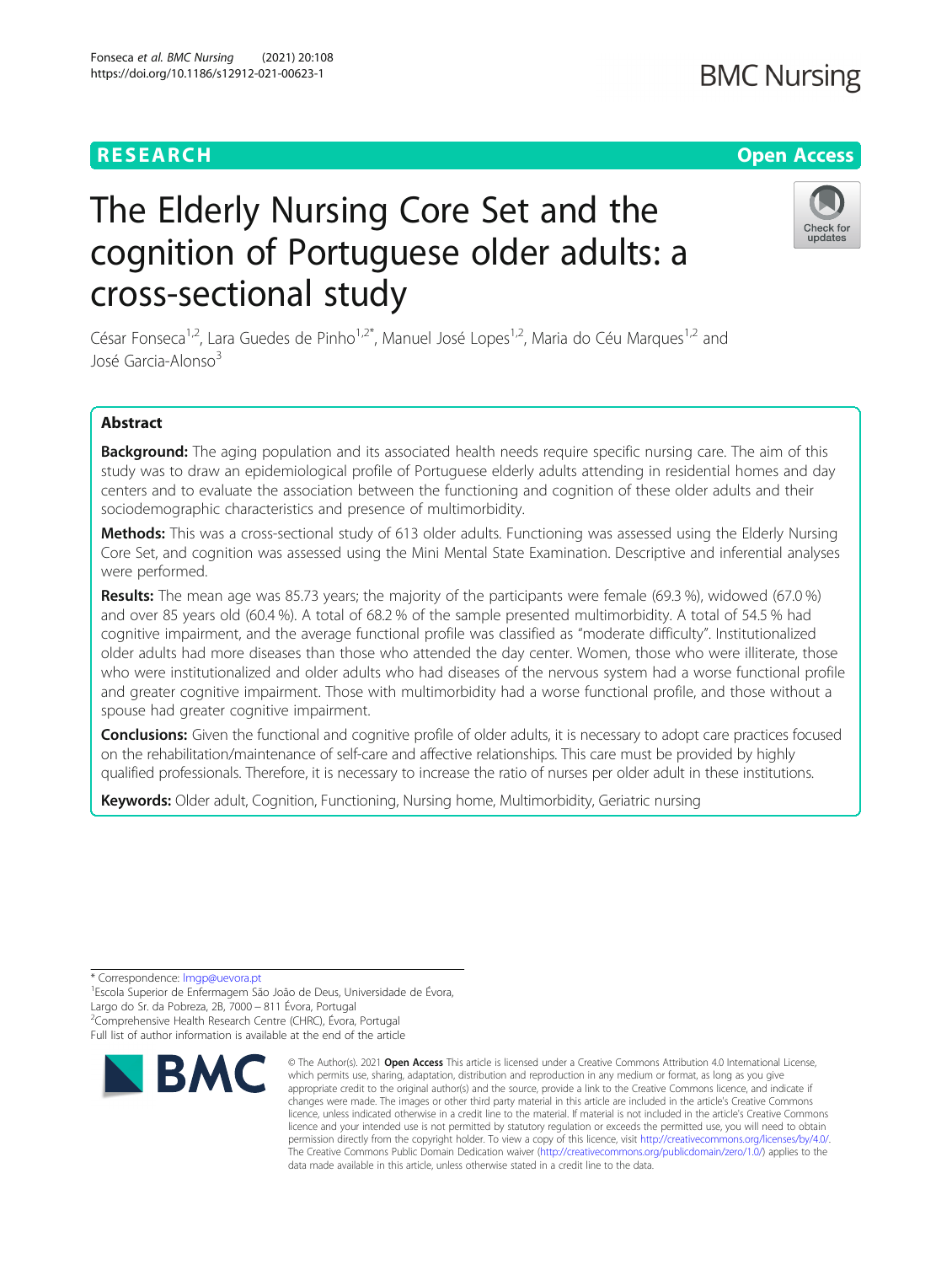# Background

Both physical and cognitive limitations can lead to a loss of independence in performing activities of daily living, making an individual dependent on others [[1\]](#page-6-0). The functioning of older adults may be influenced by the sociodemographic, cultural and environmental context [\[2](#page-6-0)–[4](#page-6-0)]. When limitations cannot be overcome with help from others, mechanical assistance or changes in the environment, the consequences can compromise the individual's ability to perform activities of daily living and participate in society [[5](#page-6-0)].

The decline in functioning, including cognitive function, and the prevalence of chronic diseases tend to worsen with age and is particularly evident starting at 80 years of age  $[6-10]$  $[6-10]$  $[6-10]$  $[6-10]$  $[6-10]$ .

Cognitive decline is rarely evaluated, and such evaluation is especially important in individuals with multimorbidity because many people with cognitive decline also have limitations in performing activities of daily living, which hinder or prevent their self-management of diseases [\[11](#page-6-0)].

A recent study concluded that understanding the heterogeneity in chronic pathologies, functional limitations, geriatric syndromes and causes of death in people with cognitive impairment can contribute to adequate care management and resource allocation [\[11](#page-6-0)]. These factors must be considered in care management at institutions for older adults, such as in residential homes.

In Portugal, institutions for older adults comprise essentially three main modalities (day centers, home care services and residential homes). These institutions are the responsi-bility of the social security sector [[12](#page-7-0)], which differs from other countries that have adopted the concept of "nursing homes" that provide 24-hour health care services [[13](#page-7-0)]. In nursing homes, older adults with functional limitations, whether physical or mental, who require care and supervision are monitored by nurses. In Portugal, many residential homes offer nursing care for only a few hours a day, and the number of hours that care is provided is not guaranteed or regulated according to the needs of the people. The current legislation defines that only one nurse is required for every 20 to 40 residents, depending on the degree of dependence [\[14](#page-7-0)], and the method used to evaluate the degree of dependence has not been defined.

In view of these factors, we consider it necessary to identify the sociodemographic and pathological characteristics of older adults attending institutions for older adults in Portugal. In addition, it is essential to expand the scientific knowledge of the factors associated with functional and cognitive limitations and multimorbidity. Thus, this study had the following aims:

1. To analyze the sociodemographic and pathological characteristics of older Portuguese adults attending in residential homes and day centers;

2. To evaluate the association between the functioning and cognition of older adults and their sociodemographic and pathological characteristics.

# **Methods**

# Study design and participants

This was a cross-sectional, descriptive and correlational study of a quantitative nature.

The sample was composed of older adults attending 18 institutions from northern to southern Portugal. Nonprobabilistic convenience sampling was used for sample selection. All older adults from the selected institutions were considered for participation.

The sample was composed of 613 older adults who attended either a day center ( $n = 507$ ) or a residential institution ( $n = 106$ ). The inclusion criteria were as follows: being 65 years of age or older and having the ability to sign informed consent or having a legal representative to do so. Participants who were excluded consisted of those under the age of 65 and those who were unable to give informed consent, as the legal representative was not present at the time the data were collected.

# Data collection instruments

In addition to the questionnaires administered, the following data were also collected: age, sex, marital status and education level. Information on diagnostic categories was also collected in the clinical process.

#### Mini Mental State Examination (MMSE)

The MMSE evaluates cognitive function and was developed by Folstein et al. (1975). The MMSE consists of six groups of questions that evaluate temporal and spatial orientation, recall, attention and calculation, repetition, language and constructive capacity [\[15](#page-7-0)]. Better scores indicate better cognitive ability[\[15](#page-7-0)]. The MMSE was adapted for the Portuguese population by Guerreiro and colleagues $[16, 17]$  $[16, 17]$  $[16, 17]$  $[16, 17]$  $[16, 17]$ .

# Elderly Nursing Core Set (ENCS)

The ENCS was developed by Fonseca and collaborators, and it is used to assess the functioning of older adults  $[3]$  $[3]$ . The ENCS consists of 25 questions based on the International Classification of Functioning, Disability and Health (ICF) and is scored on a Likert scale from 1 to 5 points. The resulting scores yield a functional profile, as follows: (1) No disability: 0–4 %; (2) Mild disability: 5– 24 %; (3) Moderate disability: 25–49 %; (4) Severe disability: 50–95 %; and (5) Complete disability: 96–100 %. The study that evaluated the psychometric characteristics of this tool showed a Cronbach's alpha of 0.963[[3\]](#page-6-0). The ENCS consists of four domains that are subdivided into various ICF codes: self-care, learning and mental functions, communication and social relationships[\[3](#page-6-0)]. The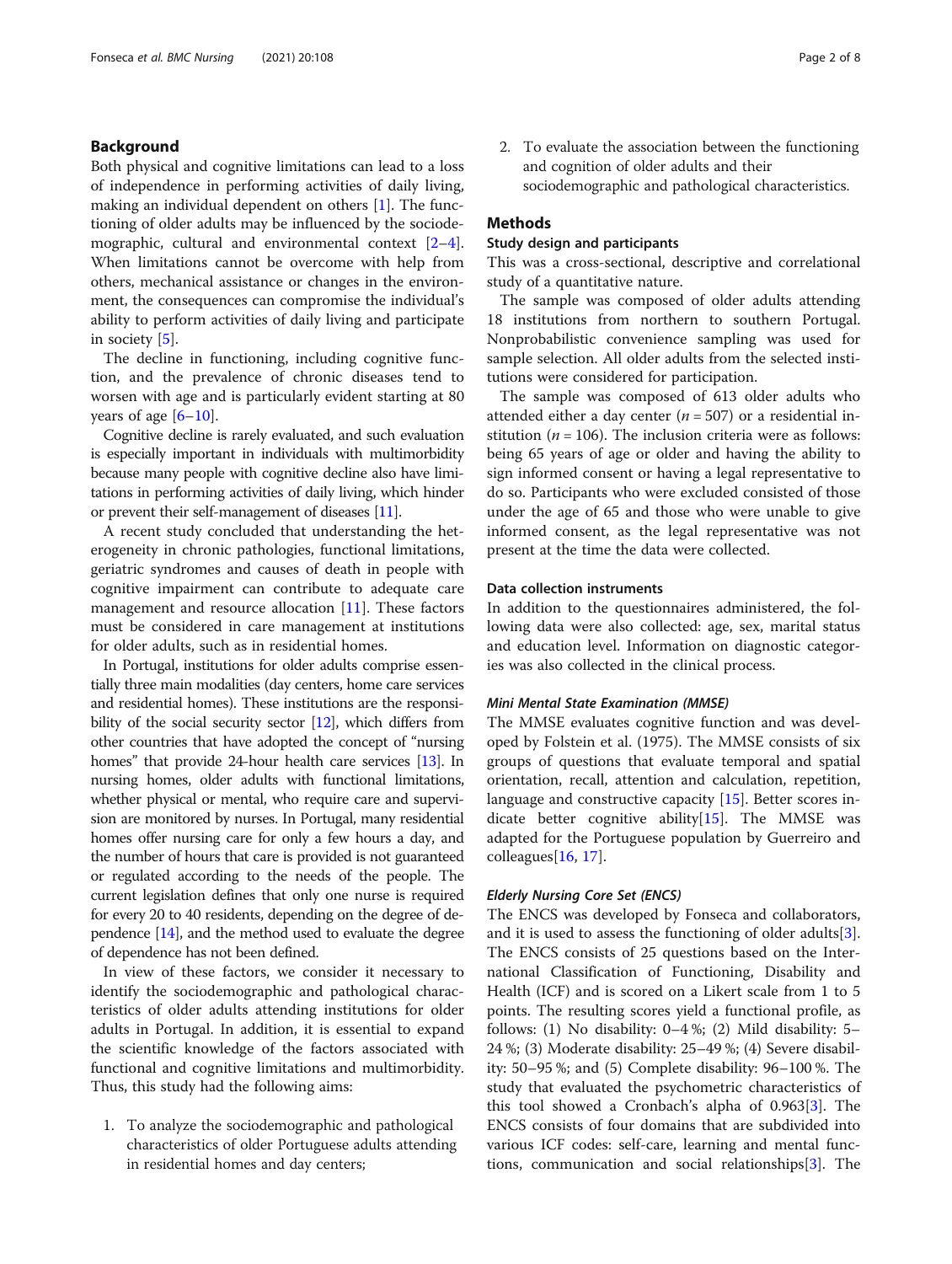higher the score, the worse the functional profile of the individual[\[6](#page-6-0)].

# Data collection procedures

After positive feedback from the ethics committee approval, permission to participate in the study was requested from the management of each of the institutions.

The researchers who collected the data received prior training on how to conduct the interviews. Data were collected between July 2019 and February 2020 at the institutions in the day center or residential home setting. Interviews were conducted to collect data from users and/or their family and/or health professionals at the institutions. Data on the total number of valid interviews were entered into the Multidimensional Integrated As-sessment Platform for Elderly (MIAPe) platform[\[18](#page-7-0)]. The researchers recorded the responses on the MIAPE platform, assigning a code to each participant so that they would not be identified. The data were then exported from the platform to an Excel file and from there to SPSS so that they could be analyzed.

# Ethical considerations

Authorization was obtained from the Ethics Committee for Scientific Research in the Areas of Human Health and Welfare of the University of Évora under reference number 19,013.

All methods were performed in accordance with the Declaration of Helsinki of 1964 and its subsequent amendments[\[19](#page-7-0)]. Participation in the study was explained to the participants, and informed consent was obtained from the participant or a legal representative if the participant was not able to provide it.

# Data analysis

The data were analyzed using IBM SPSS Statistics version 24 for Windows. The sociodemographic variables were analyzed using descriptive statistics. The normality of the data was tested using the Kolmogorov-Smirnov test, and in the absence of a normal distribution, parametric tests were used given the sample size [\[20](#page-7-0)]. Thus, Pearson's correlation was used to analyze the differences in age and the ENCS and MMSE scores. The independent  $t$ -test for independent samples was used to analyze differences in the ENCS or the MMSE scores, some sociodemographic characteristics and multimorbidity.

# Results

# Sample characteristics

The sample consisted of 613 older adults with a mean age of 85.73 years  $(\pm 6.890)$  and an age range from 65 to 100. Most were female (69.3 %), widowed (67.0 %) and

over 85 years old (60.4 %). Regarding the nosological diagnosis, data could be obtained for only 572 participants, of whom 68.2 % had two or more diagnoses (multimorbidity) and only 0.5 % did not have any pathology (Table 1).

Regarding the functional and cognitive assessments, 54.5 % had cognitive impairment, and the sample as a whole had an average overall functional profile of "moderate disability"  $(2.34 \pm 1.132)$ ), with the worst results in the self-care domain, followed by the learning and mental function, communication and social relationship domains.

**Table 1** Sample characteristics  $(N = 613)$ 

|                                                      | n (%)        |
|------------------------------------------------------|--------------|
| Sex                                                  |              |
| Female                                               | 425 (69.3)   |
| Male                                                 | 188 (30.7)   |
| Age                                                  |              |
| 65-74 years                                          | 40(6.5)      |
| 75-84 years                                          | 203 (33.1)   |
| $> 85$ years                                         | 370 (60.4)   |
| <b>Marital Status</b>                                |              |
| Single                                               | 67 (10.9)    |
| Married                                              | 109 (17.8)   |
| Widower                                              | 411 (67.0)   |
| Divorced                                             | 26 (4.2)     |
| <b>Education</b>                                     |              |
| Illiterate                                           | 195 (31.8)   |
| Did not go to school but knows how to read and write | 29 (4.7)     |
| Attended school but not higher education             | 369 (60.2)   |
| Higher education                                     | 20 (3.3)     |
| Residence                                            |              |
| Day center                                           | 106 (17.3)   |
| Residential home                                     | 507 (82.7)   |
| Multimorbidity ( $n=572$ )                           |              |
| Yes                                                  | 390 (68.2)   |
| No                                                   | 182 (31.8)   |
| No data                                              | 41           |
| <b>Cognitive deterioration (MMSE)</b>                |              |
| Yes                                                  | 334 (54.5)   |
| No                                                   | 279 (45.5)   |
|                                                      | Mean (DP)    |
| <b>Functional profile (ENCS)</b>                     | 2.34 (1.132) |
| Self-care                                            | 2.72 (1.259) |
| Learning and mental functions                        | 2.41 (1.127) |
| Communication                                        | 1.89 (1.268) |
| Social relationships                                 | 1.84 (0.597) |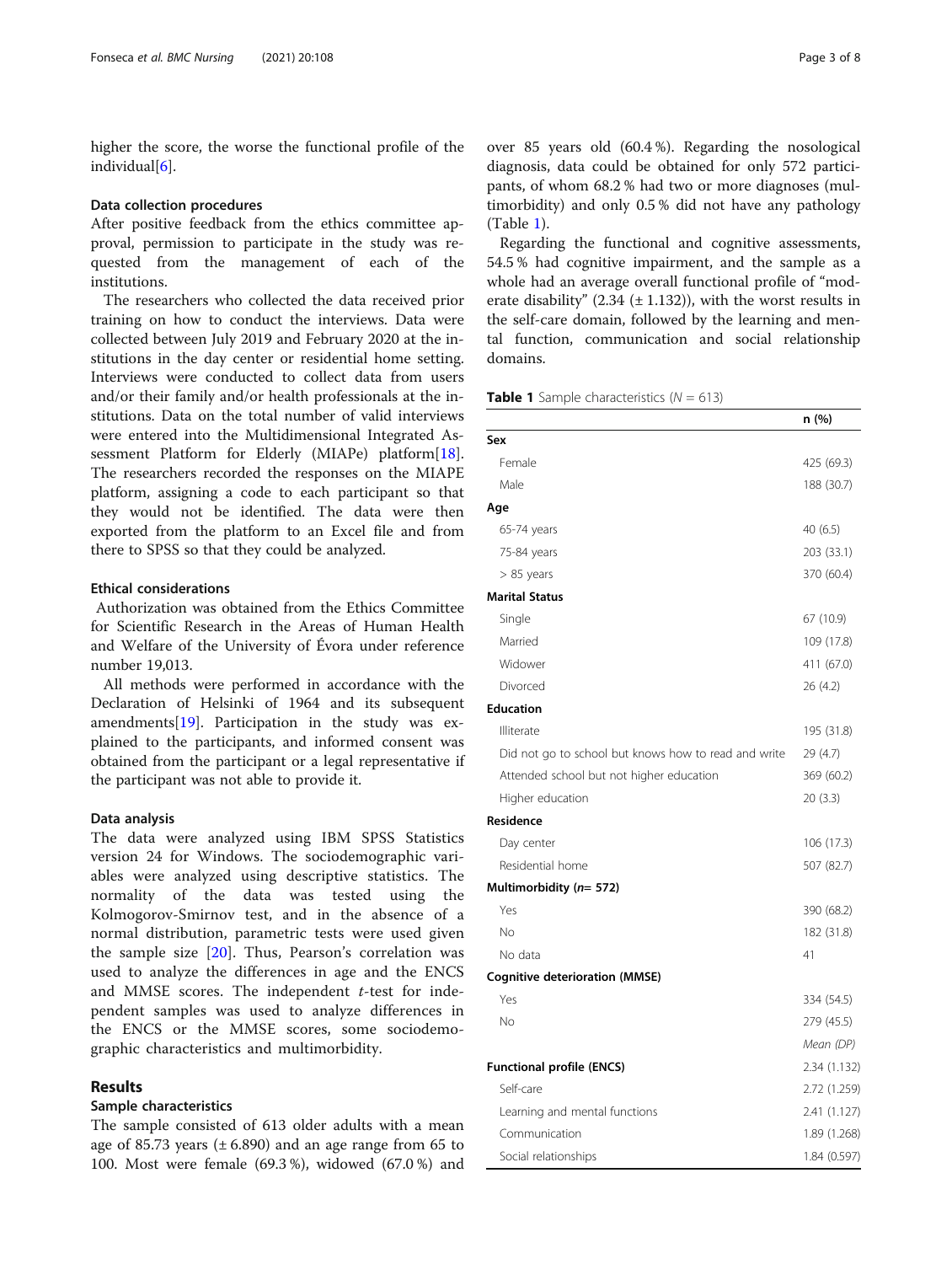The most prevalent diagnostic category area was circulatory diseases, followed by diseases of the nervous system, including dementia; musculoskeletal system diseases; neoplasms; endocrine, nutritional and metabolic diseases; and mental and behavioral disorders (Table 2; Fig. [1](#page-4-0)).

Regarding the number of identified diagnostic categories, most of the sample (27.1 %) had two identified categories, and the maximum number of identified diagnostic categories was nine (Fig. [2\)](#page-5-0).

# Differences in functional and cognitive profiles, sociodemographic characteristics and multimorbidity

Pearson's correlation was used to analyze the relationship between the participants' age and average functional profile, and the higher the age, the worse the overall functional profile and the functional profile for all the ENCS domains, with a  $p < 0.05$ ; the exception was the social relationship domain, for which no statistically significant differences were observed. The ttest revealed that participants with diseases of the nervous system presented worse results for the overall functional profile and in all ENCS domains, as well as on the MMSE ( $p < 0.001$ ). Those with endocrine and/ or metabolic diseases had worse results for the overall functional profile and in the domains of self-care and learning and mental functions ( $p < 0.05$ ). There were no statistically significant differences for the other pathologies.

Pearson's correlation for sociodemographic characteristics and the number of diseases was also analyzed, and the results indicated that older adults living in residential homes had more diseases than those who attended the day center ( $p < 0.05$ ).

Table [3](#page-6-0) shows the differences in the ENCS and MMSE scores according to the variables sex, marital status, education level, support level and multimorbidity.

Table 2 Percentage of participants by diagnostic category

| <b>Diagnostic category</b>                                  | N(%)       |
|-------------------------------------------------------------|------------|
| Diseases of the circulatory system                          | 334 (54.5) |
| Diseases of the nervous system                              | 213 (34.7) |
| Diseases of the musculoskeletal system or connective tissue | 174 (28.4) |
| Neoplasias                                                  | 164 (26.8) |
| Endocrine, nutritional or metabolic diseases                | 136 (22.2) |
| Mental, behavioral or neurodevelopmental disorders          | 129 (21.0) |
| Diseases of the genitourinary system                        | 78 (12.7)  |
| Diseases of the respiratory system                          | 62(10.1)   |
| Diseases of the digestive system                            | 59 (9.6)   |
| Diseases of the blood or blood-forming organs               | 41 (6.70)  |
| Diseases of the skin                                        | 7(1.1)     |
| Without diseases                                            | 3(0.5)     |

# **Discussion**

This study aimed to analyze the sociodemographic and pathological characteristics of elderly adults attending institutions for older adults and to evaluate the association between these variables and functioning and cognition.

The most notable finding was the high percentage of women in our sample (69.6 %). We know that women have greater longevity than men, phenomenon known as the "feminization of aging" [[21,](#page-7-0) [22](#page-7-0)]. However, in our sample, the number of women was more than twice the number of men, which is not consistent with data for women in the same age group living in Portugal (58.2 %). A study conducted in Portugal with older adults from the general population had a percentage of women of 52.9 % [[23\]](#page-7-0). Another Portuguese study with 351 older people living at home had a percentage of women of 53.6 % [[24\]](#page-7-0). These results indicate that a disproportionate number of women live in residential homes and day centers. In addition, women had a worse functional profile and more cognitive impairment than men, which indicates greater functional dependence. These data are in line with other international studies that indicate that women have higher rates of functional dependence  $[4, 25, 26]$  $[4, 25, 26]$  $[4, 25, 26]$  $[4, 25, 26]$  $[4, 25, 26]$  and cognitive deficits  $[26]$  $[26]$ .

Regarding age, the older the age group was, the higher the proportion of the sample it comprised. Additionally, the mean age in this study (85.73 years) was higher than that in a Portuguese study conducted with older adults in the general population (80.16 years) [\[23\]](#page-7-0). This finding is to be expected given the need for increased care with increasing age and the need to resort to care services. Moreover, the mean age in this study was also higher than that in other international studies with older adults [[27](#page-7-0)–[29](#page-7-0)]. In fact, Portugal is the third oldest country in the European Union [\[30](#page-7-0)].

In relation to marital status, more than half of the participants were widowed, and only 17.8 % were married. The results indicate that married participants had better cognitive levels than unmarried participants. These data are in line with a recent longitudinal study conducted by the National Health and Aging Trends Study that concluded that unmarried older adults are particularly vulnerable to cognitive impairment, and marital status is a potentially important social protective factor [[31\]](#page-7-0). Another study conducted in China with a sample of 2,498 older adults (> 55 years) concluded that being single or a widower was associated with higher cognitive impairments than being married, but only for men [\[32\]](#page-7-0). Another recent study concluded that social relationships can influence health and longevity, and their absence is a risk factor for premature death [[33](#page-7-0)]. These data lead us to believe that the marital status of married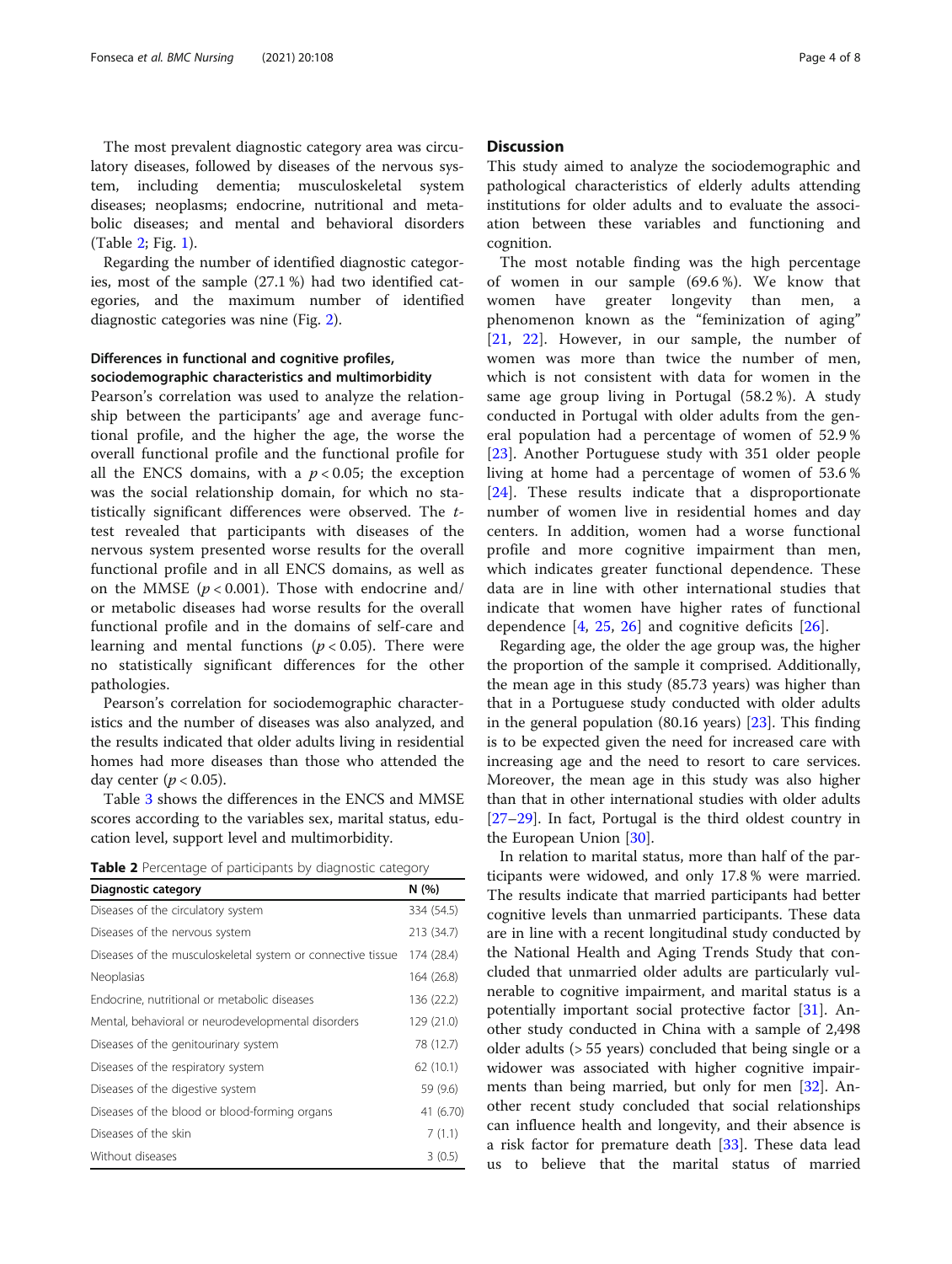<span id="page-4-0"></span>

individuals is a factor related to continuing to live at home. Thus, affective relationships should be given importance, and preventive measures to avoid cognitive impairment should be planned in advance and implemented when a spouse dies.

Most of the sample had attended school, but a significant percentage did not know how to read or write (31.8 %). Other studies with older adults showed similar data[[34,](#page-7-0) [35](#page-7-0)]. Participants who had not attended school had a worse functional profile and more cognitive impairment than those who had attended school. Similar data were reported in a study of the Brazilian population in which illiterate individuals were the most dependent for instrumental activities of daily living [[36\]](#page-7-0). Other studies concluded that a higher level of education is a predictor of better cognitive function [\[37](#page-7-0), [38\]](#page-7-0). In addition, the higher an individual's education level is, the better his or her physical and mental health [[2,](#page-6-0) [39](#page-7-0)–[41](#page-7-0)]. Considering these results, it is important to promote lifelong learning as a factor that contributes to healthy aging [[42\]](#page-7-0). Thus, care models should focus on the promotion of literacy.

The participants who attended the day center and resided in their homes had better functional profiles and cognitive levels than those who resided in a residential center. These results are in line with those of other studies that indicate that functional dependence and cognitive impairment are predictive factors of institutionalization [[43,](#page-7-0) [44](#page-7-0)]. In addition, factors such as living alone, not participating in recreational and social activities, not receiving visits from family and friends and a lack of social support are strong predictors of institutionalization in older adults [[45\]](#page-7-0). Another important finding of our study is that the number of diseases was higher in the group of older adults living in residential centers. Multimorbidity may be another predictor of institutionalization, given

its effect on the functional profile and, as a consequence, on the degree of dependence.

More than two-thirds of the sample had multimorbidity (68.2 %). Similar data were found in a study conducted in Scotland with older adults over 65 years of age in the general population [\[46\]](#page-7-0). Older adults with multimorbidity had a worse functional profile, and this finding was is in line with those of other studies with older adults [\[23](#page-7-0), [47\]](#page-7-0). Participants with diseases of the nervous system, including dementias, had a worse functional profile and greater cognitive impairment and thus more dependence. These data are in line with those of other studies [[48](#page-7-0)]. Scientific evidence shows that dementia is the main cause of disability in older adults [[49](#page-7-0)]. Participants with endocrine, nutritional and metabolic diseases, including diabetes, had a worse functional profile. These results are in agreement with a study that indicated that Alzheimer's disease and diabetes are among the diseases that contribute the most to disability [[50](#page-7-0)].

# Limitations

The limitations of the present study include the fact that it is a cross-sectional study that does not allow the establishment of a cause-effect relationship between the variables. Another limitation is the fact that multimorbidity was defined according to the medical diagnostic categories of the ICD-10 rather than the pathology itself. These limitations must be considered in the analysis of the results.

# Conclusions

Understanding the factors that influence functional limitations, including cognitive limitations and multimorbidity, is an important step for the development of new care models for older adults in social support institutions. This study concluded that women, those who were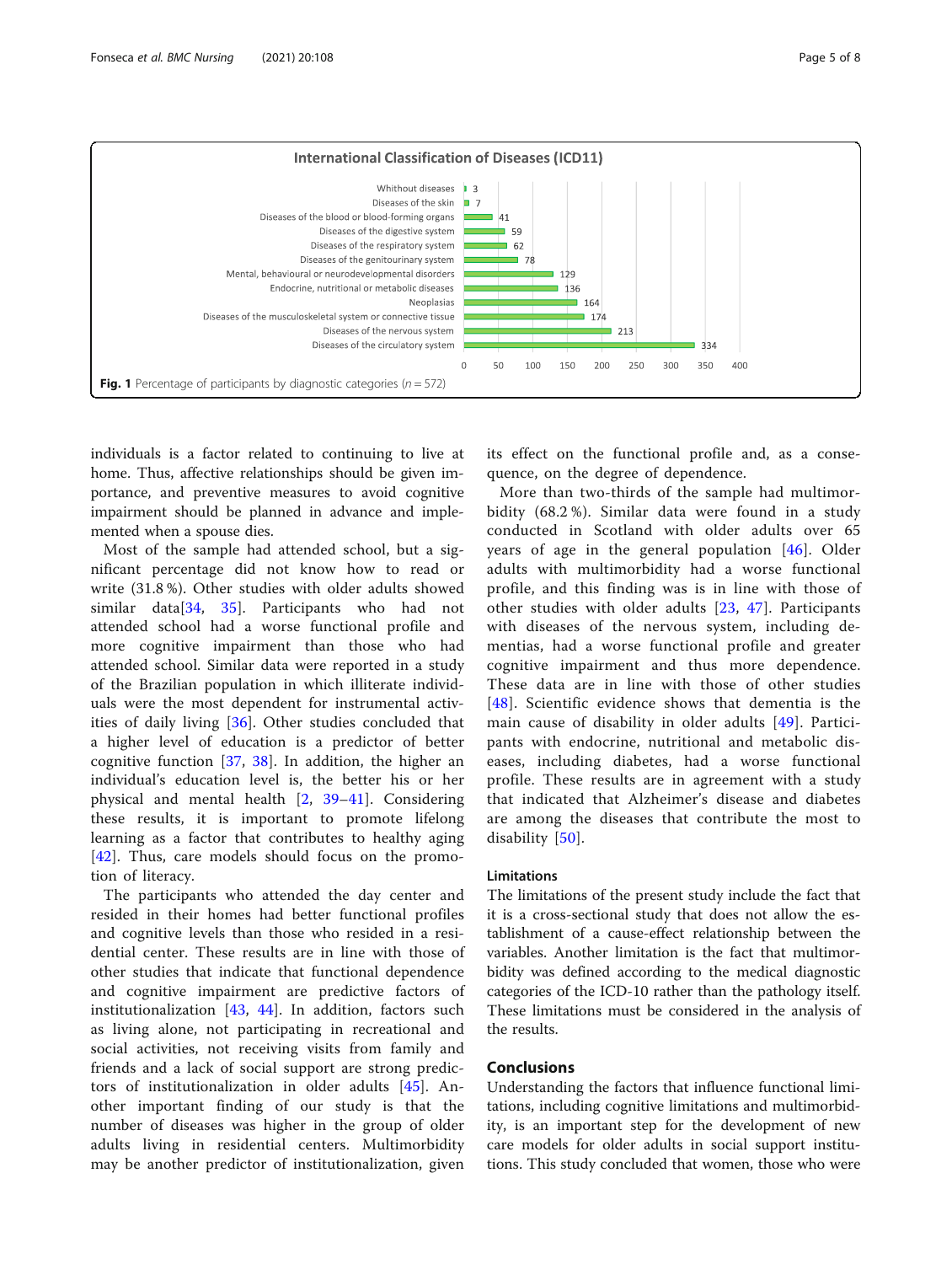<span id="page-5-0"></span>

illiterate, those who were institutionalized and older adults who had diseases of the nervous system had a worse functional profile and greater cognitive impairment. Those with multimorbidity had a worse functional profile, and those without a spouse had greater cognitive impairment.

Given the sociodemographic characteristics, functional and cognitive profiles and multimorbidity of older adults who attend institutions for older adults, it is necessary to adopt practices that focus on self-care. Considering the high multimorbidity and functional profile of older adults in these institutions, the social and health sectors

must offer coordinated responses. In addition, care should be provided by health professionals qualified to provide assistance in self-care management, such as nurses, which is not the case in Portugal.

Therefore, it is necessary to develop new policies for implementing health promotion and disease prevention strategies in older adults in these institutions that promote active and healthy aging, as recommended by the WHO. Such efforts essentially involve the allocation of human resources in the area of health; the proper evaluation of functioning, including cognitive evaluation, on a regular basis to understand its evolution and to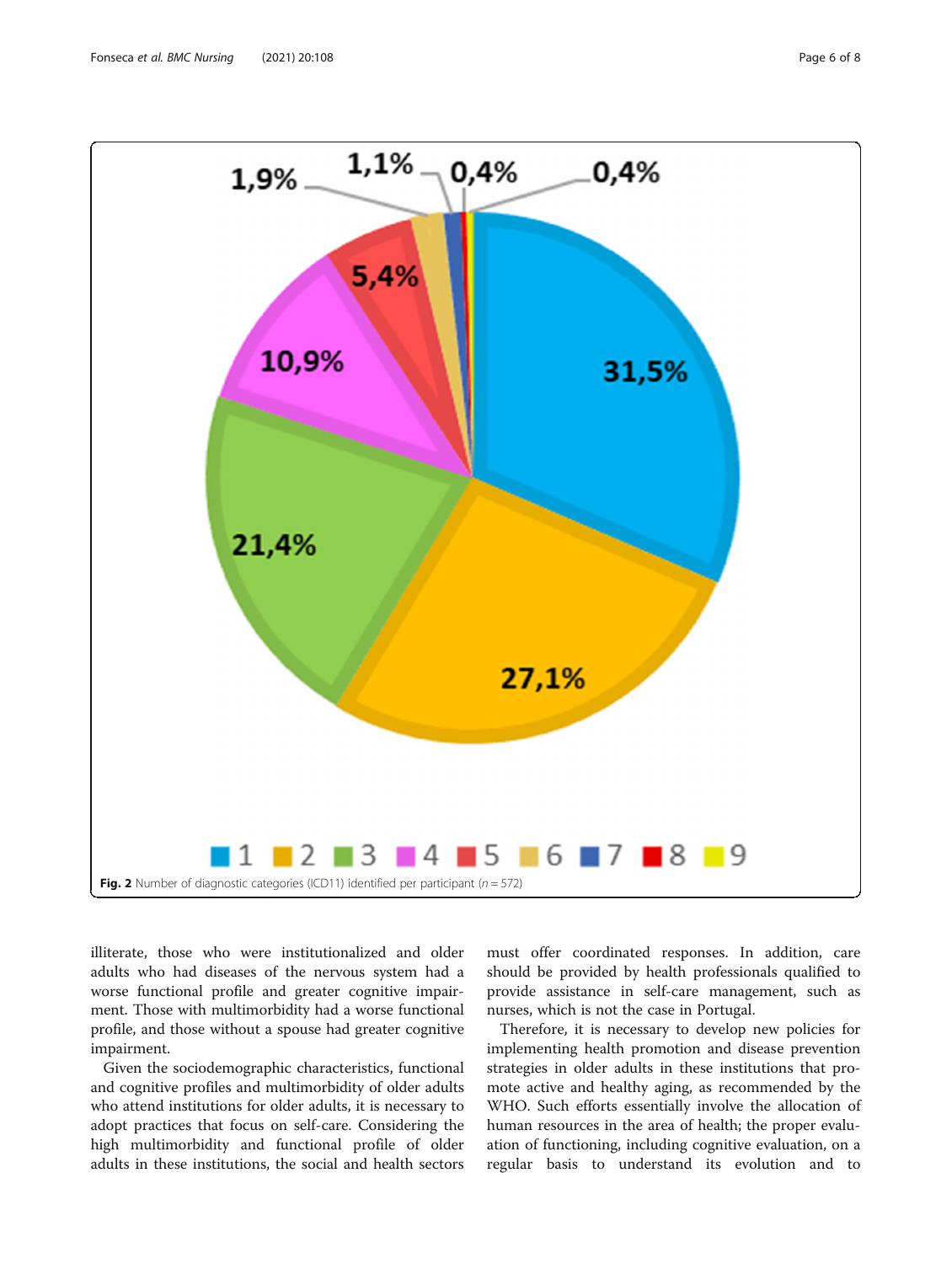<span id="page-6-0"></span>

| <b>Table 3</b> Differences in ENCS and MMSE scores according to |  |
|-----------------------------------------------------------------|--|
| sociodemographic characteristics and diagnostic categories      |  |

|                  |     | <b>MMSE</b> |            | <b>Functional profile</b> |             |
|------------------|-----|-------------|------------|---------------------------|-------------|
| <b>Variables</b> | n   | Mean        | t          | Mean                      | t           |
| Sex:             |     |             | $2.63***$  |                           | $-3.15***$  |
| Female           | 425 | 16.40       |            | 2.43                      |             |
| Male             | 188 | 18.61       |            | 2.14                      |             |
| Spouse           |     |             | $2.30*$    |                           | $-1.23$     |
| Yes              | 109 | 18.85       |            | 2.22                      |             |
| <b>No</b>        | 504 | 16.70       |            | 2.37                      |             |
| Attended school  |     |             | $-7.25***$ |                           | $4.40***$   |
| Yes              | 369 | 19.28       |            | 2.17                      |             |
| <b>No</b>        | 244 | 13.75       |            | 2.60                      |             |
| Level of care    |     |             | $6.40***$  |                           | $-10.59***$ |
| Residential home | 507 | 16.20       |            | 2.48                      |             |
| Day center       | 106 | 21.27       |            | 1.67                      |             |
| Multimorbidity   |     |             |            |                           |             |
| Yes              | 390 | 16.74       | 1.52       | 2.47                      | $-4.13***$  |
| <b>No</b>        | 182 | 17.99       |            | 2.08                      |             |

 $***n<0.001$ 

determine the effectiveness of care; and the adoption of care models focused on self-care management and the promotion of literacy and social relationships.

Participation in the study was explained to the participants, and informed consent was obtained from the participant or a legal representative if the participant was not able to provide it.

#### Acknowledgements

The authors thank all those who collaborated in the data collection; the multidisciplinary teams of the institutions involved; and, especially, all participants, because without them this study would not be possible.

#### Authors' contributions

CJVF, LMGP and MJL conceived the present study within the scope of the 4IE project; analyzed and interpreted the data; and drafted the work. JGA developed the data collection platform. CJVF and MJL conceived the ENCS. LMGP contributed to the statistical analyses for all data. MJL and MCM were the senior guarantors who supervised the proposed methodology and critically revised the work for important intellectual content. All authors approved the final version to be published. All authors agree to be accountable for all aspects of the work in ensuring that questions related to the accuracy or integrity of any part of the work are appropriately investigated and resolved.

#### Authors' information

CJVF has a PhD in nursing sciences. Their doctoral area is in the area of aging under the supervision of MJL, having both contributed to the construction of the ENCS. LMGP has an International PhD in nursing and health and a PhD in psychology, and her professional career focuses on the area of mental health and aging. MJL has a PhD in nursing sciences, and his professional career focuses on the area of mental health and aging; he has been the Coordinator for the NHS's Reform in the Area of Integrated and Continuing Care. MCM has a PhD in psychology, and her professional career focuses on the area of surgical, medical and social representations in aging.

JGA has a PhD in software engineering, and he has been researching in the area of gerontechnology.

# Funding

This work was supported by the 4IE project (0045-4IE-4-P) funded by the Interreg V-A España-Portugal (POCTEP) 2014–2020 program.

# Availability of data and materials

The datasets used and/or analyzed during the current study are available from the corresponding author upon reasonable request.

#### **Declarations**

#### Ethics approval and consent to participate

Authorization was obtained from the Ethics Committee for Scientific Research in the Areas of Human Health and Welfare of the University of Évora under reference number 19013.

#### Consent for publication

Not applicable.

#### Competing interests

The authors report no conflicts of interests.

#### Author details

1 Escola Superior de Enfermagem São João de Deus, Universidade de Évora, Largo do Sr. da Pobreza, 2B, 7000 – 811 Évora, Portugal. <sup>2</sup>Comprehensive Health Research Centre (CHRC), Évora, Portugal. <sup>3</sup>University of Extremadura Cáceres, Spain.

# Received: 10 February 2021 Accepted: 26 May 2021 Published online: 23 June 2021

#### References

- 1. Harling G, Payne CF, Davies JI, et al. Impairment in activities of daily living, care receipt, and unmet needs in a middle-aged and older rural South African population: findings from the HAALSI study. J Aging Health. 2020; 32(5–6):296–307. <https://doi.org/10.1177/0898264318821220>.
- 2. Abalo EM, Mensah CM, Agyemang-Duah W, et al. Geographical differences in perceived health status among older adults in Ghana: do gender and educational status matter? Gerontol Geriatr Med. 2018;4:233372141879666. [https://doi.org/10.1177/2333721418796663.](https://doi.org/10.1177/2333721418796663)
- 3. Fonseca C, Lopes M, Mendes D, Parreira P, Mónico L, Marques C. Psychometric properties of the Elderly Nursing Core Set. In: José García-Alonso, César Fonseca, editors. Gerontechnology. IWoG 2018. Communications in computer and information science. Springer; 2019. p. 143–153. [https://doi.org/10.1007/978-3-030-16028-9\\_13](https://doi.org/10.1007/978-3-030-16028-9_13)
- Goes M, Lopes MJ, Oliveira H, Fonseca C, Marôco J. A nursing care intervention model for elderly people to ascertain general profiles of functionality and self care needs. Sci Rep. 2020;10(1). [https://doi.org/10.103](https://doi.org/10.1038/s41598-020-58596-1) [8/s41598-020-58596-1](https://doi.org/10.1038/s41598-020-58596-1)
- 5. World Health Organization. WHO | International Classification of Functioning, Disability and Health (ICF). Published 2015. [http://www.who.](http://www.who.int/classifications/icf/en/) [int/classifications/icf/en/](http://www.who.int/classifications/icf/en/)
- 6. Lopes MJ, Fonseca C. The construction of the Elderly Nursing Core Set. J Aging Inov. 2013;2(1):121–31.
- 7. Manini T. Development of physical disability in older adults. Curr Aging Sci. 2011;4(3):184–91.
- 8. Prados-Torres A, Poblador-Plou B, Calderón-Larrañaga A, et al. Multimorbidity patterns in primary care: Interactions among chronic diseases using factor analysis. PLoS One. 2012;7(2). [https://doi.org/10.1371/](https://doi.org/10.1371/journal.pone.0032190) [journal.pone.0032190](https://doi.org/10.1371/journal.pone.0032190)
- 9. Prazeres F, Santiago L. Prevalence of multimorbidity in the adult population attending primary care in Portugal: a cross-sectional study. BMJ Open. 2015; 5(9):e009287. <https://doi.org/10.1136/bmjopen-2015-009287>.
- 10. Souza Freitas R, Fernandes MH, Da R, et al. Functional capacity and associated factors in the elderly: a population study. Acta Paul Enferm. 2012; 25(6):933–99.
- 11. Schiltz NK, Warner DF, Sun J, et al. The influence of multimorbidity on leading causes of death in older adults with cognitive impairment. J Aging Health. 2019;31(6):1025–42. [https://doi.org/10.1177/0898264317751946.](https://doi.org/10.1177/0898264317751946)

 $*p$ <0.01  $*_{p<0.05}$